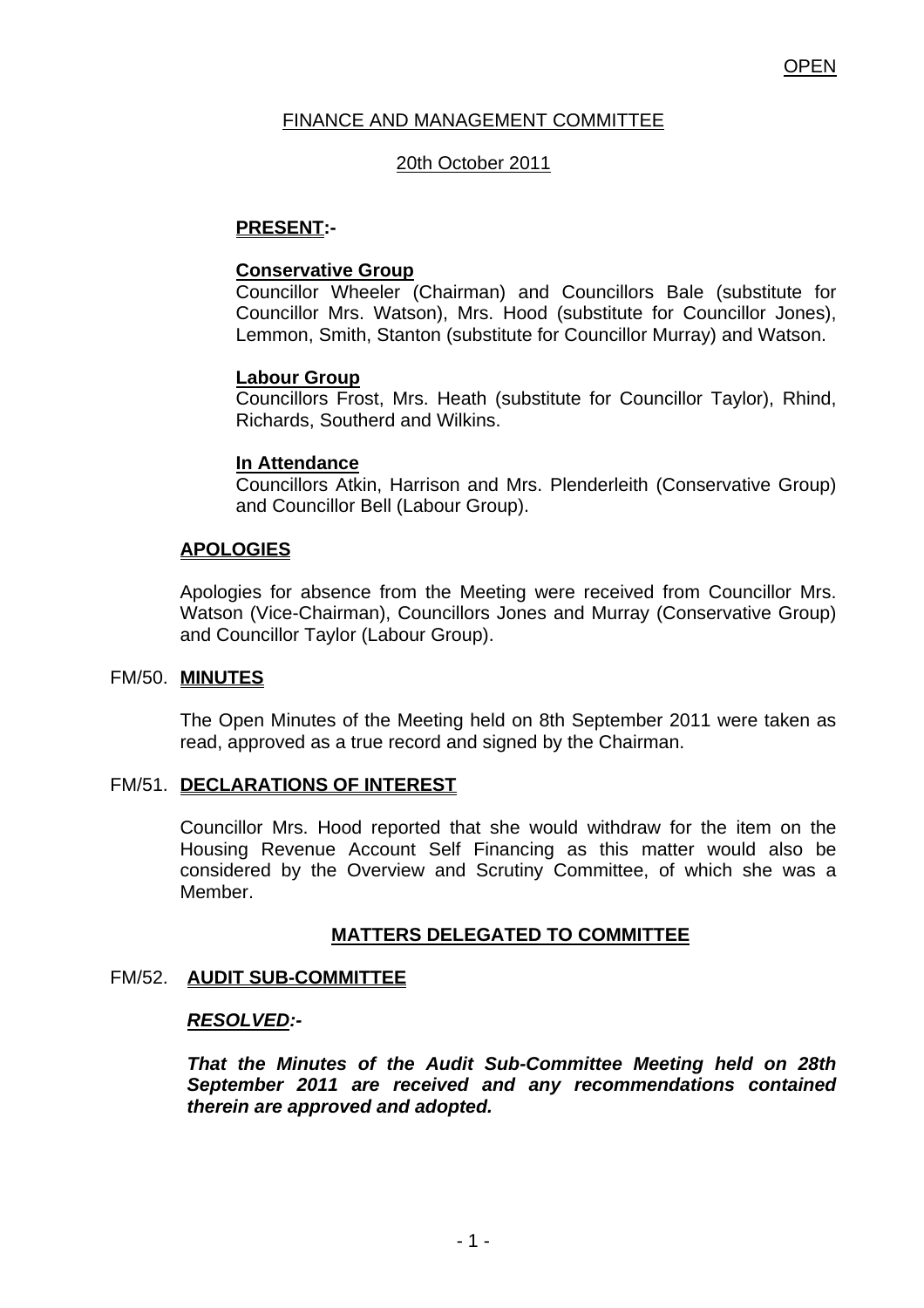A report was submitted in accordance with the Council's Financial Strategy to review and update the Council's Medium-Term Financial Plan (MTFP). It included a review of the associated budget projections, risks and assumptions based on various scenarios. In previous years, this review had also included the Housing Revenue Account (HRA), but as reported during the year, the HRA was facing major changes from the introduction of "self-financing". This was the subject of the subsequent item on the agenda. This report effectively updated the Council's medium-term financial position following the reported out-turn for 2010/11, together with changes since the 2011/12 budget round. It was intended to set an indicative position ahead of the forthcoming 2012/13 budget round and aimed to gauge the Council's updated financial position on its General Fund.

A key factor within the overall Financial Strategy was medium-term financial planning. This was to achieve a sound and sustainable financial position. The main target was to achieve a minimum level of general reserves by the end of every financial planning period. It estimated the Council's future financial position and gave an indication of financial challenges ahead, providing the opportunity to take proper and planned remedial action. This also helped the Council to focus on the resources that it would have available and to identify where resources and spending were changing in the medium-term. The projections were based on a series of assumptions, which could change and affect the MTFP.

The report was split into two sections, covering the General Fund Revenue Account and Capital Investment and Financing. Initially, it focused on the General Fund Revenue Account, stating the position on entering this review. Tables were provided on the General Fund projection and the updated position as at October 2011. A further table showed a summary of changes and the projected balance on the general reserve at 2017. Further detail was provided with regard to the adjustment of balances brought forward, sale proceeds from the Bretby Crematorium and approved budget savings.

Next, a table gave an analysis of budget savings made to date, before giving further commentary on the following areas:-

- Housing Benefits
- Income from Building Regulation fees
- Risks and assumptions
- Pay Inflation
- Inflation on other costs and income

 Consideration was given to fees and charges and growth, with a further table giving an analysis of overall inflation and growth contingency. Commentary was provided with regard to waste collection and recycling and pensions. Next, interest payable and receivable was reported and a further table showed projected interest rates and receipts within the current projection for the period to 2016/17. In response to a Member's question, it was confirmed that these figures were based on market projections. Next, the report covered income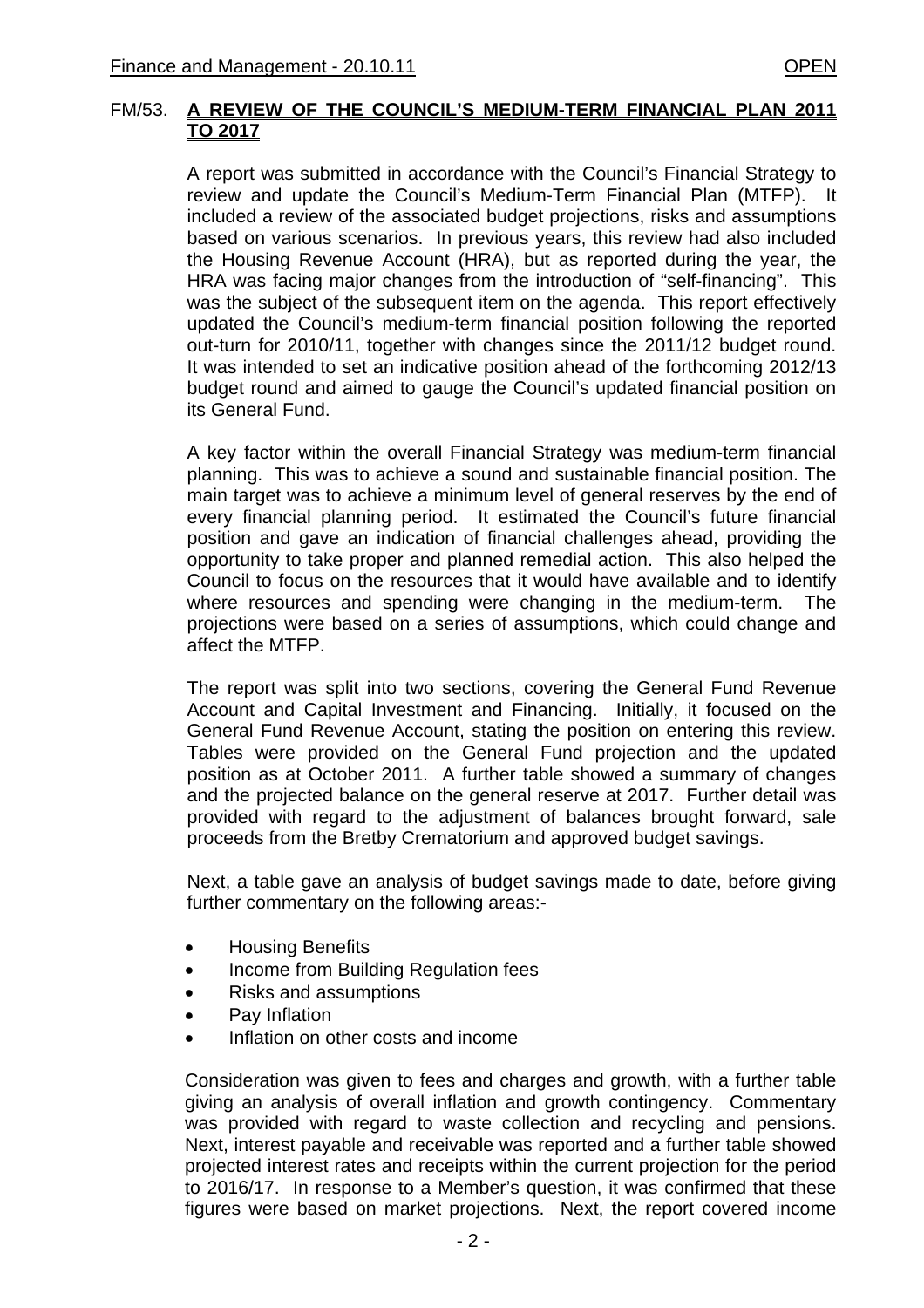- Government Grant
- New Homes Bonus
- Council Tax
- Proposed Council Tax Freeze 2012/13
- Other provisions set aside
- Provision for capital

This section of the report concluded by looking at the overall position and the minimum level of balances.

Next, the report addressed capital investment with sections on Council house improvements, private sector housing renewal and new investment. An analysis of resources for investment was summarised in a table within the report and shown as an appendix.

# *RESOLVED:-*

- *(1) That the updated financial projection on the General Fund to 2017 is approved.*
- *(2) That the risks and assumptions in the financial projection, together with a continuing requirement to balance the budget in the mediumterm are noted.*
- *(3) That the updated Capital Investment Programme and resources are noted.*
- *(4) That the budget and financial planning timetable for 2012/13 is approved as submitted.*

# FM/54. **HOUSING REVENUE ACCOUNT SELF-FINANCING: TREASURY MANAGEMENT OPTIONS AND ACCOUNTING ISSUES - UPDATE**

Note: Councillor Mrs. Hood withdrew from the Meeting during the consideration and determination of this item.

A report was submitted to provide a detailed review of the borrowing options available to the Council in taking on debt as part of the Government's selffinancing proposals for the Housing Revenue Account (HRA). This followed the update to the Committee in June and reported further proposals for the accounting issues associated with the self-financing framework.

Background was provided which included the Council's debt settlement, its debt cap and the underlying borrowing requirement, which gave additional "headroom" for borrowing. This could be used at the discretion of the Council at anytime, subject to compliance with the National Prudential Borrowing Framework. The Council had approved a 30 year business plan and Members were reminded of the aspirations expressed by tenants for additional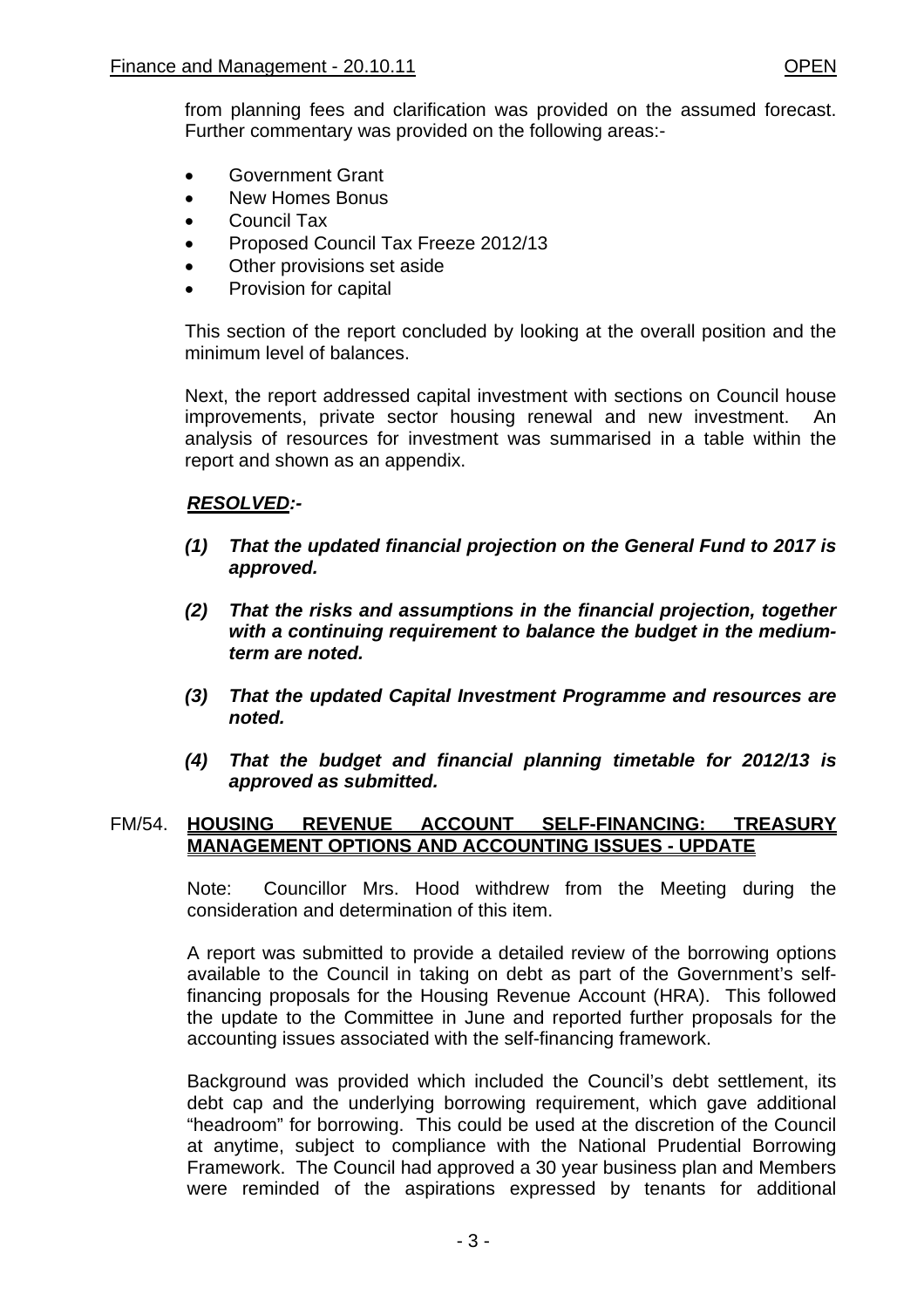investment. A subsequent report proposed the use of funds for photovoltaic panels on Council properties.

The report included sections on funding the debt and borrowing options, before considering internal borrowing from the General Fund. This included a table showing benefits versus risks. External borrowing options were considered and the Public Works Loan Board (PWLB) was the main funder of most local authority debt. This section of the report showed the differing repayment structures of the PWLB and a table of the benefits and risks of using this funding source. Other options covered were market loans, bonds, a bond consortium and derivatives.

The next section of the report compared the options, illustrating the relative costs. Detailed calculations were shown in an appendix to the report and tables were provided showing the net present value of cash flows and 30 year costs for the various options. Further sections of the report then looked at funding the business plan and other treasury issues.

The report then turned to the final settlement figure and the timetable and procedure for the move to self financing. An update was given on the accounting implications and further areas covered were existing debt, new debt and depreciation and impairment.

A Member referred to a recent seminar, where a representative of the Department for Communities and Local Government (DCLG) had spoken on this subject. He gave an outline of the issues discussed and particularly the concerns of several local authorities about the computer portal being used as part of this process. Reference was made to timing issues and the interest rate implications, which potentially could vary, with a considerable impact. Officers confirmed that they had attended a similar session with DCLG. Other issues discussed were the benefits of seeking funding through the PWLB and the viability of some of the other funding options reported.

## *RESOLVED:-*

- *(1) That in principle, the Settlement Debt is borrowed from the Public Works Loan Board on the most advantageous terms available.*
- *(2) That the options for borrowing any further debt up to the debt ceiling, are at this stage kept under review.*
- *(3) That based on resolutions (1) and (2) above, a revised Treasury Management Strategy is drawn up and reported to the Committee in January 2012.*
- *(4) That specialist Treasury Management advice is procured to support the Strategy.*
- *(5) That the final Treasury Management Strategy and Prudential Indicators are reported to full Council on 28th February 2012, following notification of the final settlement figures and the level of housing rents for 2012/13.*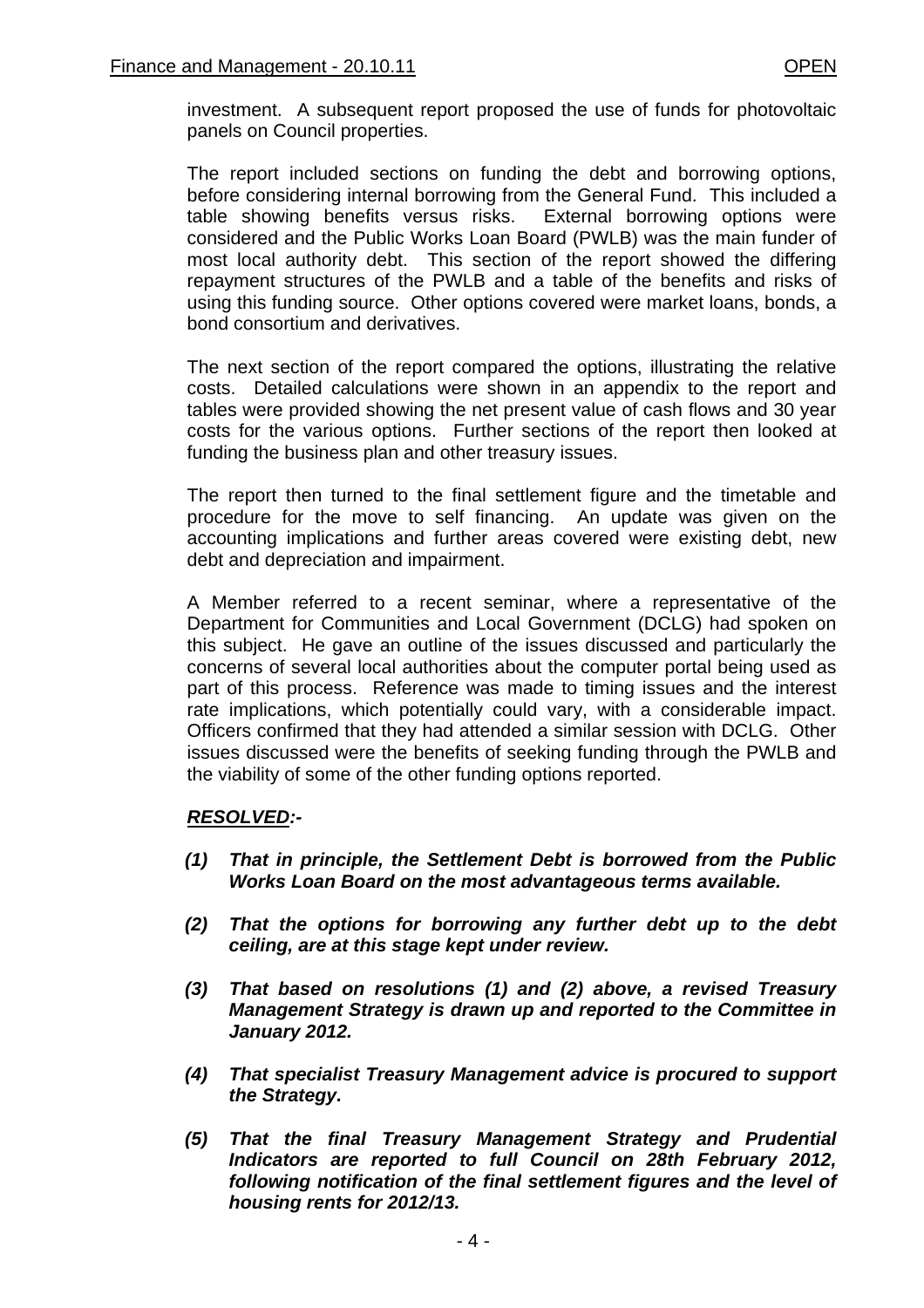# FM/55. **PROPOSAL TO INSTALL ELECTRICAL GENERATING PHOTOVOLTAIC PANELS ON VIABLE COUNCIL HOUSING ROOFS**

Members were informed of a project to install Photovoltaic (PV) panels on viable Council properties, subject to procurement, finance and legal details. The project contributed to the objectives of the Corporate Plan and Sustainable Community Strategy, by reducing the Council's reliance on traditional forms of energy production. There was also the financial benefit that could be achieved via the Government's Feed in Tariff (FIT) initiative. The income generated from the FIT would be significant, as detailed within the report, and could offer an opportunity for the Council to reinvest this income in either other green technologies or other worthwhile schemes within the District.

This scheme involved a significant initial capital outlay in the region of £1m, in return for an annual revenue income of around 10% to 14%. This rate of return was currently not available to the Council from any other source.

Members were fully appraised with details of the financial and ecological advantages of the scheme and the associated risks with a project of this nature. Full details were also provided on the financial implications, including the funding of the £1m capital investment through HRA borrowing.

# *RESOLVED:-*

- *(1) That the Committee approves the installation of photovoltaic panels on viable Council properties, as identified in the report, subject to procurement, finance and legal details being finalised.*
- *(2) That the Committee approves the investment of £1 million into the project funded from HRA borrowing.*
- *(3) That the proposal be approved, including the associated financing under the National Prudential Borrowing Framework and to include the borrowing requirement in the Council's Treasury Management Strategy.*

## FM/56. **WORK PROGRAMME**

## *RESOLVED:-*

*That the Committee receives the updated work programme.* 

## FM/57. **LOCAL GOVERNMENT ACT 1972 (AS AMENDED BY THE LOCAL GOVERNMENT [ACCESS TO INFORMATION] ACT 1985)**

## *RESOLVED:-*

*That, in accordance with Section 100(A)(4) of the Local Government Act 1972 (as amended), the press and public be excluded from the remainder of the Meeting as it is likely, in view of the nature of the business to be*